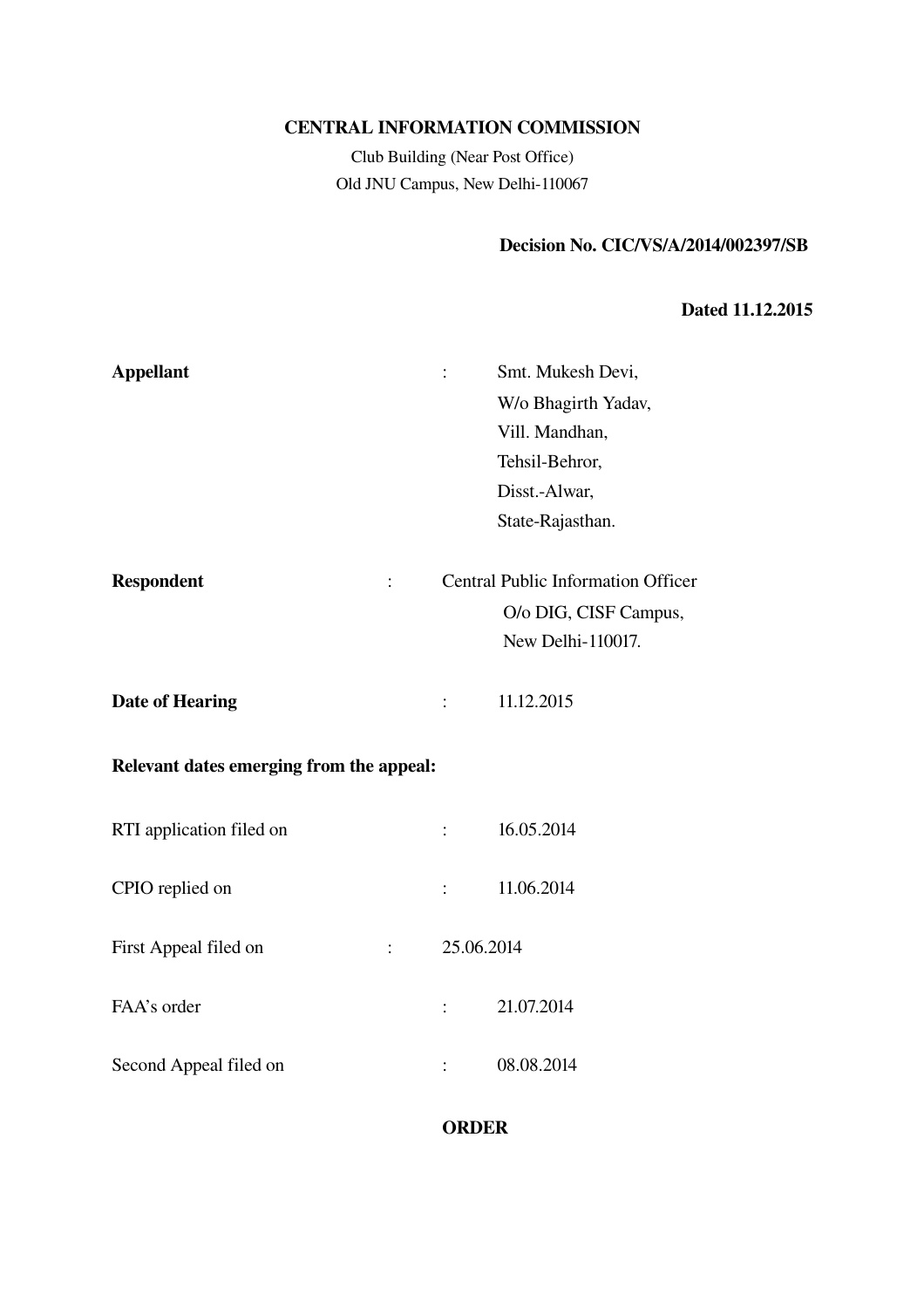1. Smt. Mukesh Devi filed an application dated 18.07.2014 under the Right to Information Act, 2005 before the Public Information Officer (PIO), CISF seeking a copy of the inquiry report on the death of her husband, Bhagirath Yadav along with the copy of the statements of witnesses.

2. The appellant filed second appeal dated 31.10.2014 before the Commission.

#### Hearing:

3. The appellant Smt. Mukesh Devi and the respondent Shri R.C. Huria, DIG, CISF were present in person.

4. The appellant submitted that information has not been provided to her in response to her RTI application on the ground that as per Section 24(1) of the RTI Act, CISF is exempted from the purview of the RTI Act, except when the information pertains to allegations of corruption and human rights violations.

5. The respondent submitted that as per Section 24(1) of the RTI Act, CISF is exempted from the purview of the RTI Act, except when the information pertains to allegations of corruption and human rights violations. Further, information sought by the appellant does not pertain to allegations of corruption and human rights violations, information has been denied to the appellant.

#### Decision:

6. The Commission is aware that under Section 24(1) r/w Second Schedule of the RTI Act, 2005, CISF has been declared an exempt organization. Hence, the provisions of the RTI Act are not applicable to the CISF except when the information pertains to allegations of